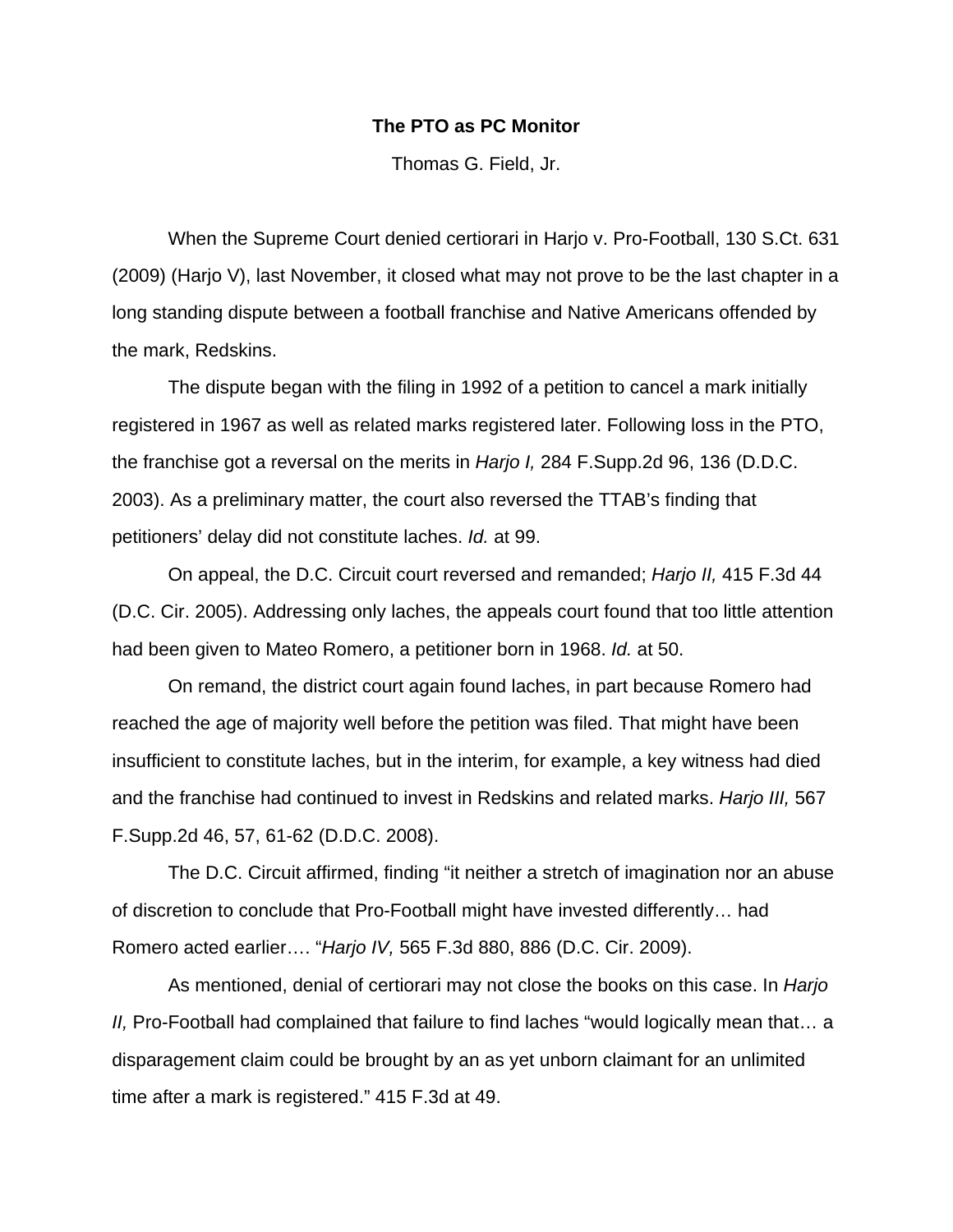The D.C. Circuit answered, "even if registrations of some marks would remain perpetually at risk, it is unclear why this fact authorizes — let alone requires abandonment of equity's fundamental principle that laches attaches only to parties who have unjustifiably delayed in bringing suit. Pro-Football forgets that 'laches is not, like limitation, a mere matter of time.'" *Id.* (citation omitted). The court went on to note that the result was dictated because § 15(3) of the Act permits a petition "at any time" to cancel a registration that was "was obtained… contrary to the provisions of" § 2(a) of the Act.

 The upshot is that the PTO can be faced with a nearly impossible task attempting to determine, many years after the fact, whether a mark when registered "consist[ed] of or comprise[d]… matter which may disparage or falsely suggest a connection with persons, living or dead, institutions, beliefs, or national symbols, or bring them into contempt or disrepute…." Lanham Act § 2(a), 15 U.S.C. § 1052(a).

 The Act sets up a situation perplexing on many fronts. Section 2(a) appears to be constitutional for lack of effect on speech. *See, e.g.,* In re McGinley, 660 F.2d 481, 484 (1981) ("With respect to appellant's First Amendment rights, it is clear that the PTO's refusal to register appellant's mark does not affect his right to use it."). Yet, for the same reason, it may accomplish little. Refusal to register does not preclude use. Moreover, if relief is denied based, for example, on an owner's unclean hands, surely the situation is not improved by having two disparaging parties, one of whom is also misleading consumers as to source. If the owner's use can be and is halted despite the First Amendment, the trademark falls for lack of use. *Cf.* Jacob Siegel Co. v. FTC, 327 U.S. 608 (1946) (reversing an order requiring Siegel to cease use of an allegedly misdescriptive mark). If use cannot be halted, as above, the result is unlikely to benefit consumers.

 The contrast in relevant time frames is also perplexing. On the merits, if a widely used mark is significantly disparaging at the time of registration, surely offended parties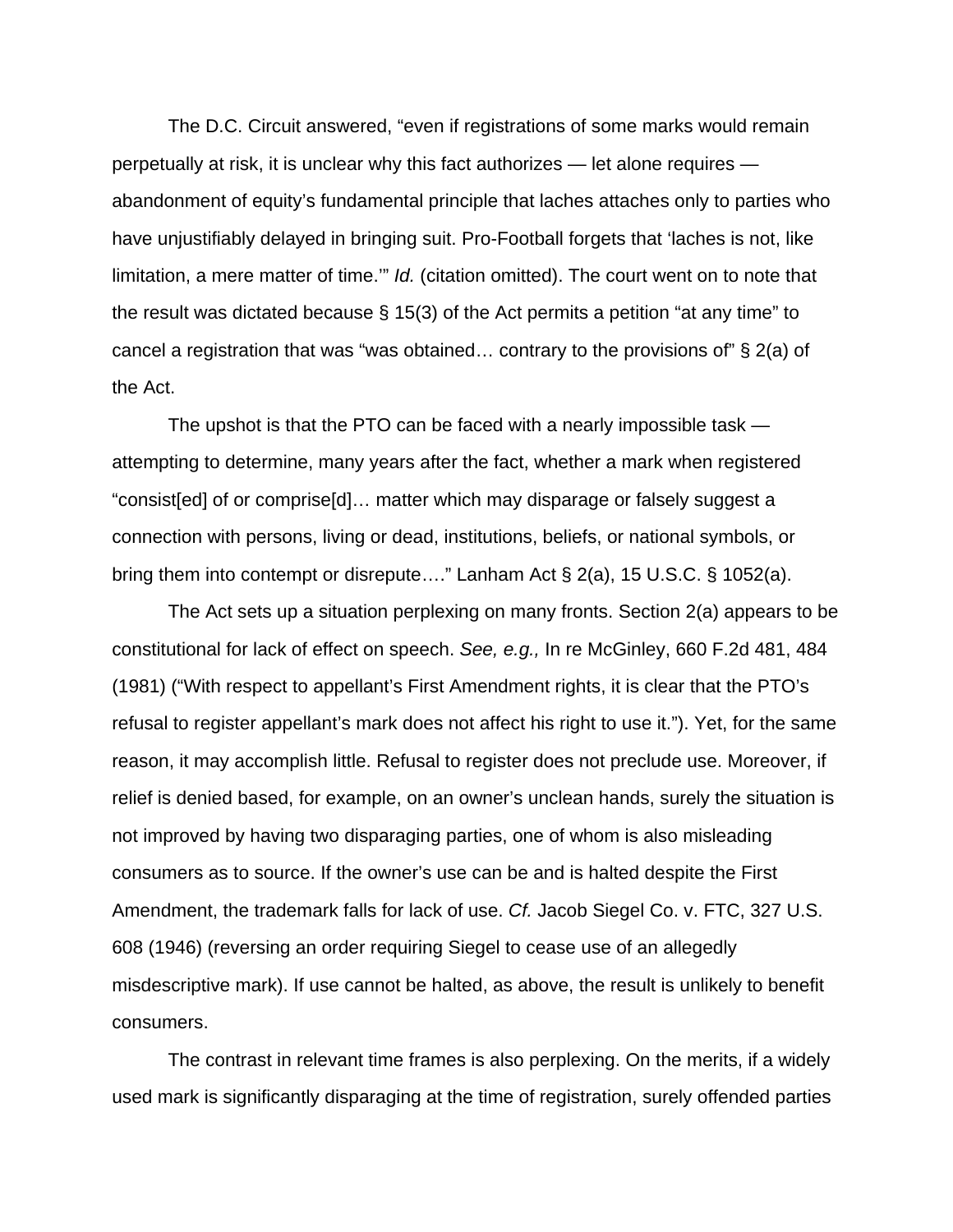will notice and promptly oppose or petition to cancel. Failure to do so goes far in indicating that the mark was not disparaging at that time. In that respect, it is useful to contrast two now-related definitions in The Random House Dictionary of the English Language (Unabridged edition, 1967): (1) "Redskin, n. *Often Offensive.* a North American Indian." [capitals & emphasis in original]; (2) "Squaw, n. a North American Indian woman, esp. a wife."

 Despite no evidence of offensiveness in a forty-three-year-old dictionary, the second term is now seen as, if anything, more offensive. *See, e.g.,* In re Squaw Valley Development Co., 80 U.S.P.Q.2d 1264 (TTAB 2006). Thus, it has already been banned from official use in many states. *See, e.g.,* Paul Currier, *The "Squaw" Word,* Portland Press Herald, June 27 (2000) (recounting events in Maine shortly after the term was banned from all place names).

 If a mark is currently disparaging, why should its meaning many years earlier be relevant? Lack of a good answer is the third perplexing aspect of sections 2(a) and 15(3), taken together.

 As to that, Webster's Word Histories, *x* (Merriam-Webster 1989), is enlightening: "If a word is used often enough in negative contexts, the negative coloring may become an integral part of the meaning…. A *villian* [a peasant] was certainly not a scoundrel." Likewise a *scavenger* was a type of tax collector; a *cretin,* a Christian; and *puny* meant "younger." *Id.*

 Conversely, pejorative terms may become flattering. *Nice* meant "foolish" in the fourteenth century. *Id.* Later, the same volume observes in part, "Ignorant of the word's history, many commentators regarded [gay] as an euphemism... foisted upon the heterosexual majority. Homosexuals themselves seemed to regard it as a positive designation… far preferable to a host of blatantly offensive words." *Id.* at 191. It is difficult to imagine why the PTO would be expected to mediate evolving linguistic preferences beyond descriptiveness and genericism,